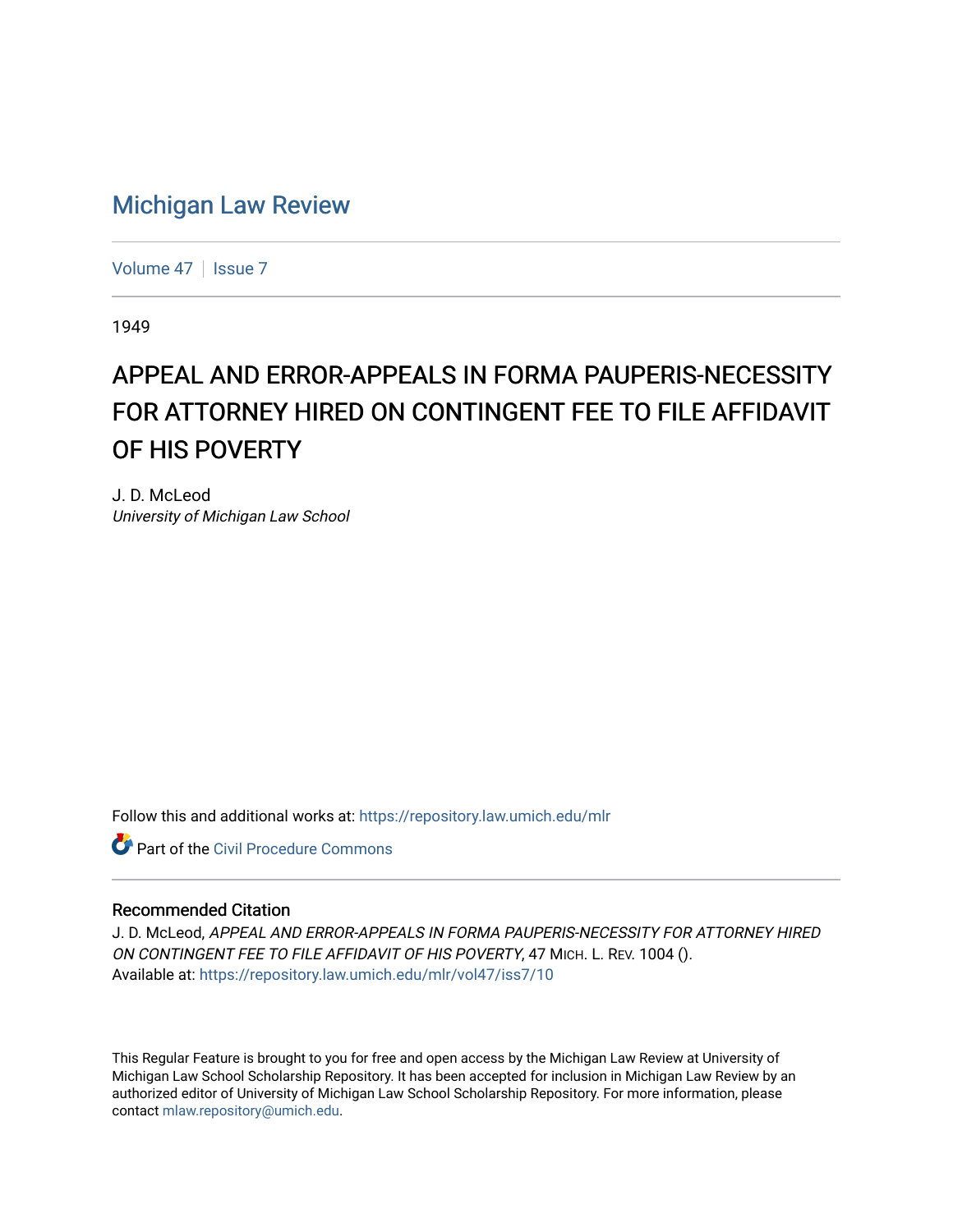## RECENT DECISIONS

APPEAL AND ERROR-APPEALS IN FORMA PAUPERIS-NECESSITY FOR ATTOR-NEY HrnED ON CoNTINGENT FEE TO FILE AFFIDAVIT OF HIS POVERTY-Relying upon the applicable statute,<sup>1</sup> petitioner filed a motion for appeal in *forma pauperis* in a federal district court. The motion was denied on the ground, *inter alia,* that petitioner's attorney had filed an insufficient affidavit of poverty. The court assumed that the attorney was employed on contingent fee. The denial of the motion was affirmed by the circuit court of appeals. On further appeal, held, reversed. An attorney is not required to file an affidavit of his poverty as a condition to proceedings *in forma pauperis,* even though he is employed on contingent fee. *Adkins v. E.* I. *DuPont de Nemours* & Co., *Inc.,* 335 U.S. 331, 69 S.Ct. 85 (1948).

The instant case settles a marked conflict in the decisions of lower federal courts. Several lower courts have required an attorney's affidavit of his poverty on the ground that, if hired on a contingent fee, he was an interested party in the action.<sup>2</sup> Placing great emphasis on an interpretation of the statute consistent with its beneficent purpose,<sup>3</sup> the Court concludes that to require such an affidavit would defeat that purpose by limiting indigents to counsel who were themselves impoverished or willing to secure costs.4 The Court further notes that some states by statute forbid an attorney to secure his client's costs,<sup>5</sup> and that such action approaches common law champerty.<sup>6</sup> It is submitted that the principal case adopts the sounder view. The language of the statutes confers its benefits upon any citizen of fhe United States "entitled *to* commence any suit or action in any court of the United States," upon the filing of his affidavit of poverty. Such language seems clearly to mean actions in which the citizen has a claim of right, or in which he is a party. Since the attorney has an interest only in the result of the action, and not in the

l "[A]ny citizen of the United States entitled to commence any suit ..• in any court of the United States, may, upon the order of the court, commence and prosecute or defend to conclusion any suit or action •.. or an appeal •.• without being required to prepay fees or costs .•• or give security therefor .•. upon filing in said court a statement under oath in writing, that because of his poverty he is unable to pay the costs of said suit or action  $\ldots$  or appeal, or to give security for the same.  $\ldots$ " 42 Stat. L. 666, c. 246 (1922); 28 U.S.C. §832 (1946). This provision is now incorporated in P.L. 773, 80th Cong., 2d sess., c. 646 (1948); u.s.c. §1915 (1948).

<sup>2</sup>Boyle v. Great Northern R. Co., (C.C. Wash. 1894) 63 F. 539; Phillips v. Louisville & N. R. Co., (C.C. Ala. 1907) 153 F. 795; Feil v. Wabash R. Co., (C.C. Mo. 1902) ll9 F. 490; United States ex. rel Randolph v. Ross, (C.C.A. 6th, 1924) 298 F. 64.

s See 20 C.J.S., Costs, §146 (1940).

<sup>4</sup>Clark v. United States, (D.C. Mo. 1932) 57 F. (2d) 214; Quittner v. Motion Picture Producers & Distributors of America, (C.C.A. 2d, 1934) 70 F. (2d) 331.

<sup>5</sup> For example, Oklahoma, where this action was tried. See Okla. Stat. (1941) tit. 5, §II.

<sup>6</sup>United States ex rel. Payne v. Call, (C.C.A. 5th, 1923) 287 F. 520; Jacobs v. North Louisiana & Gulf R. Co., (D.C. La. 1946) 69 F. Supp. 5; Stevens v. Sheriff, 76 Kan. 124; 90 P. 799 (1907).